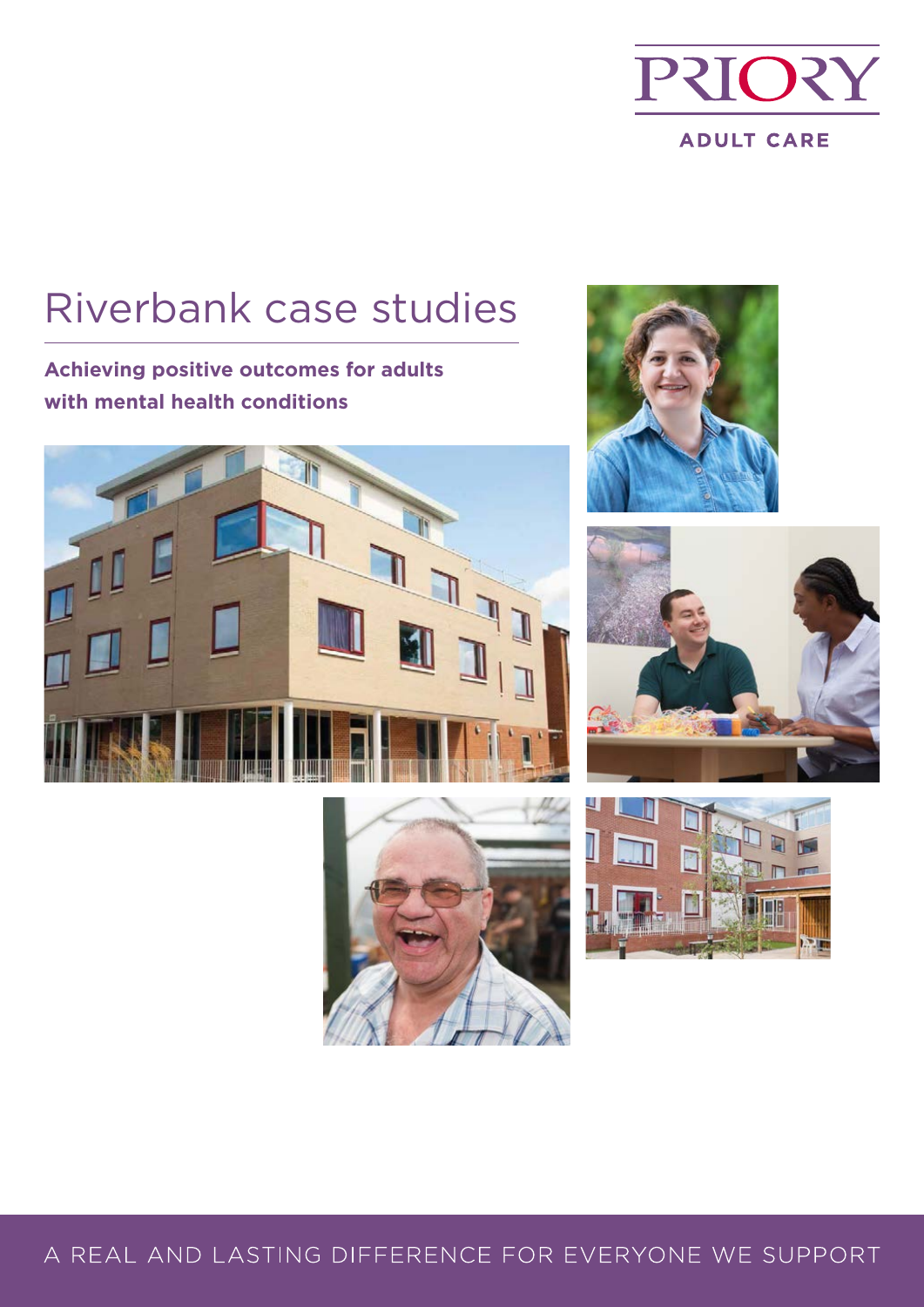#### **Paul's story**

Paul\* is 47 years old and has been suffering with schizophrenia for most of his adult life. He was referred to Riverbank by his social worker after a string of unsuccessful stays at various secure units in the North of England.

"I was in hospital for 10 years and was rebelling against everything. I was moved around from different secure units, from medium to low secure and vice versa. It felt like I was kicked out of everywhere without a care. I came off medication on my own accord, which I should not have done, that's when the illness got worse.

I got into trouble with the police on numerous occasions and I didn't have a GP or psychiatrist so I couldn't go back on medication. I ended up in prison for just over two years and then went to various forensic units, where at first I didn't accept treatment. I was sent from a low secure service, back to a medium secure service, yet again, but this is where things changed.

I met a psychotherapist who actually listened to me. I spoke about my life and he used cognitive behavioural therapy (CBT) to help me to straighten out my life and work out what I wanted in the future. From this, I was able to move on to an independence unit at Riverbank, where I could have unescorted leave.

Riverbank has been brilliant, exactly what I needed. You have to work on getting better yourself but the team here helps you as much as you want. The facilities are great, you can chill out in the bistro with everyone, watch TV or use the internet, and the team are always popping in for a chat. Everyone has given me support, and my keyworker is always there for me.

I've moved through all of the rehabilitation stages at Riverbank and I'm now living in one of the Margaret Street flats; I'm feeling really positive about everything. I'm living on my own but, if I ever do feel stressed, I know there's someone I can call to talk with and a safe place to come to – it's like a safety net."

If it wasn't for Riverbank, I would probably be back in a secure prison or I might not be here at all.





#### **How Riverbank has supported Paul**

Paul has had various stages of support with us. He has been involved from the start in designing and developing his own recovery plans, risk assessments and has been fully involved in his Recovery Star and Independence Programme. Through the latter programme, Paul has been accredited with a Level 1 OCN qualification provided by the National Open College Network. This has seen him complete three learning activities with support, including living skills, responsibilities and relationships.

Paul's support has ranged from Riverbank's shop and cook programme, weekly one-to-one keyworker sessions (including managing finances), roles and responsibilities within the wider community, responsibilities as a tenant, and activities both within the unit and external trips, which Paul has sometimes helped to promote and organise.

Initially, Paul required full support in organising, arranging and attending all of his appointments but now he manages all of these himself. He has also been supported in managing his mental health so that he is now in full control of his medications. This includes ordering his own medication and completing his own stock audits.

Paul's designated keyworker says, "Paul's been able to make brilliant progress and now enjoys a happy, successful life. He's a great example of what can be achieved with the right support. Paul is keen that his story is used to inspire other people who struggle with mental illness to believe that they can also achieve their goals."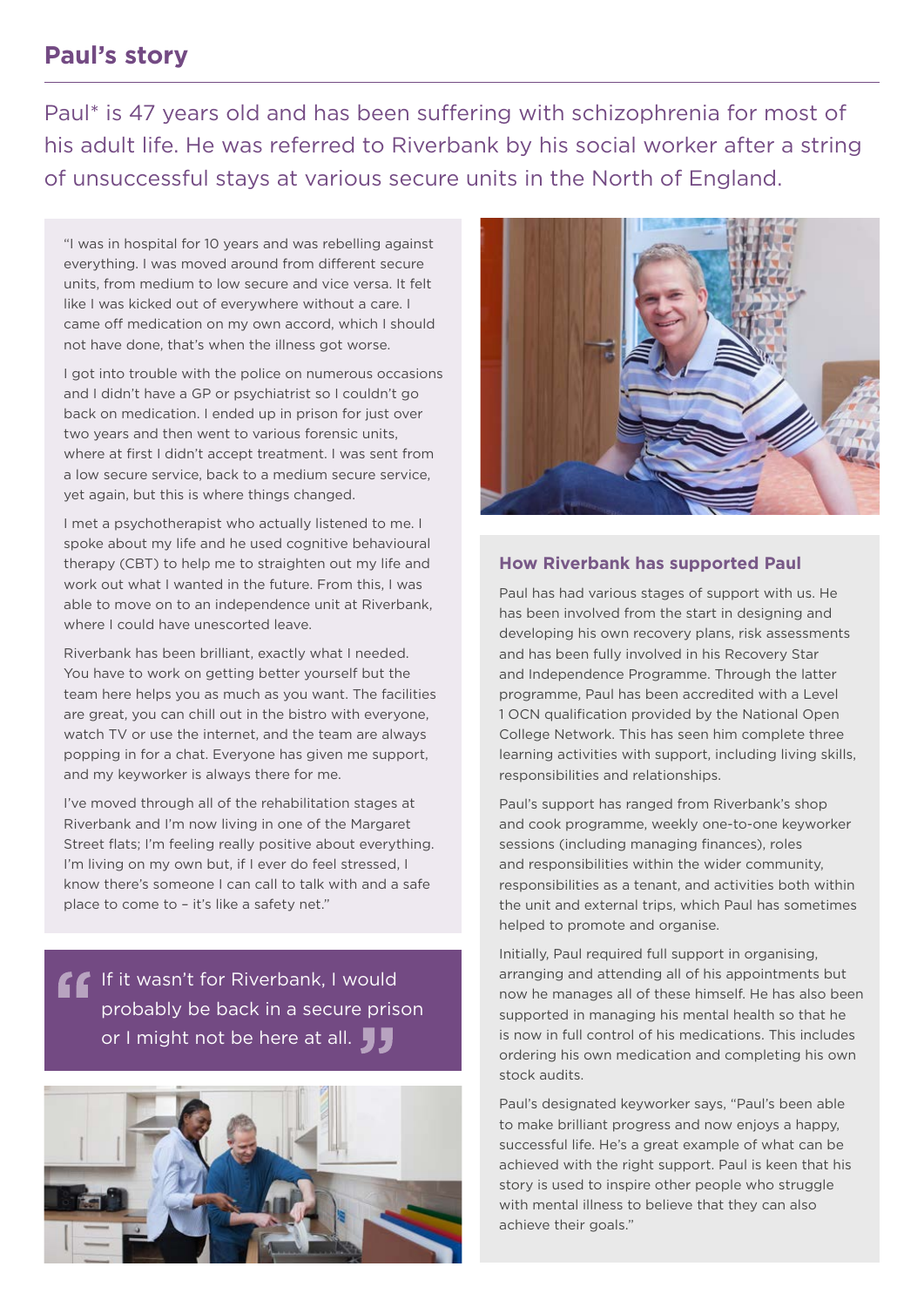### **Sarah's story**

Before arriving at Riverbank, Sarah\* struggled to maintain stable living in the community and spent most of her adult life in mental health hospitals under Section 3 of the Mental Health Act.

"I would lose my tenancies and had to move a lot. I used to think it would be a fresh start after coming out of units into my new property but I couldn't keep myself safe. This would lead to a lot of operations from the extent of self-harm, or tube-feeding due to anorexia.

For 14 years, I had been in hospital every Christmas and I spent three years in a medium/high secure unit in Sheffield, which I feel did nothing to help. I was detained and away from my family, who had spent years of supporting me in the community. They saw I was not getting any treatment or therapy for my mental health and was being neglected, which was taken to court and they were found guilty. The judge released me for the lack of no qualified therapies, which the hospital was charging high amounts.

I was admitted again to Westlands, two months prior to leaving the secure unit, as I'd lost nearly all of my life skills and no longer knew how to cope from being locked up 24/7 to being free again.

It was then that all Westlands staff stated that I needed 24-hour support as they had nursed me for over 14 years. They found out about Riverbank and got the ball rolling."







It's been a slow process, small stepping stones, but I've achieved more since I've been at Riverbank than I ever have done before.

#### **How Riverbank has supported Sarah**

"In the four years since I've been at Riverbank, I've only had one admission and I've had three Christmases with my family. I get to see and spend more time with them and my relationships have changed, from my family being my carers, to me now having a mother/daughter relationship, which I've never had until I came here.

It's a weight off their shoulders, worrying when I have a blip, as they know staff understand how to work with me to get well again and my risk reduced from being life-threatening to safer self-harming. I've also maintained my weight for the first time ever and I'm discharged from eating disorder services.

I can now walk to my mum's house and visit when I want, as I've built up my confidence to walk through town, and had support with my anxiety to overcome things. I now shop for my own food with staff support as well, and I'm still trying to overcome my fears due to my previous eating disorder.

I've been working on moving into the flats in October time by doing a few weeks' slow transitions. To make it less stressful and hard, my furniture is moved across and the flat has been decorated for me to make it homely. I have already spent time in there so it doesn't feel strange and it helps me to settle in better as I don't cope well with change.

Since being at Riverbank, I've learned about my illness and triggers, as well as why I take medication and what for. I've learned more here than I did in over three years of being in a private hospital."